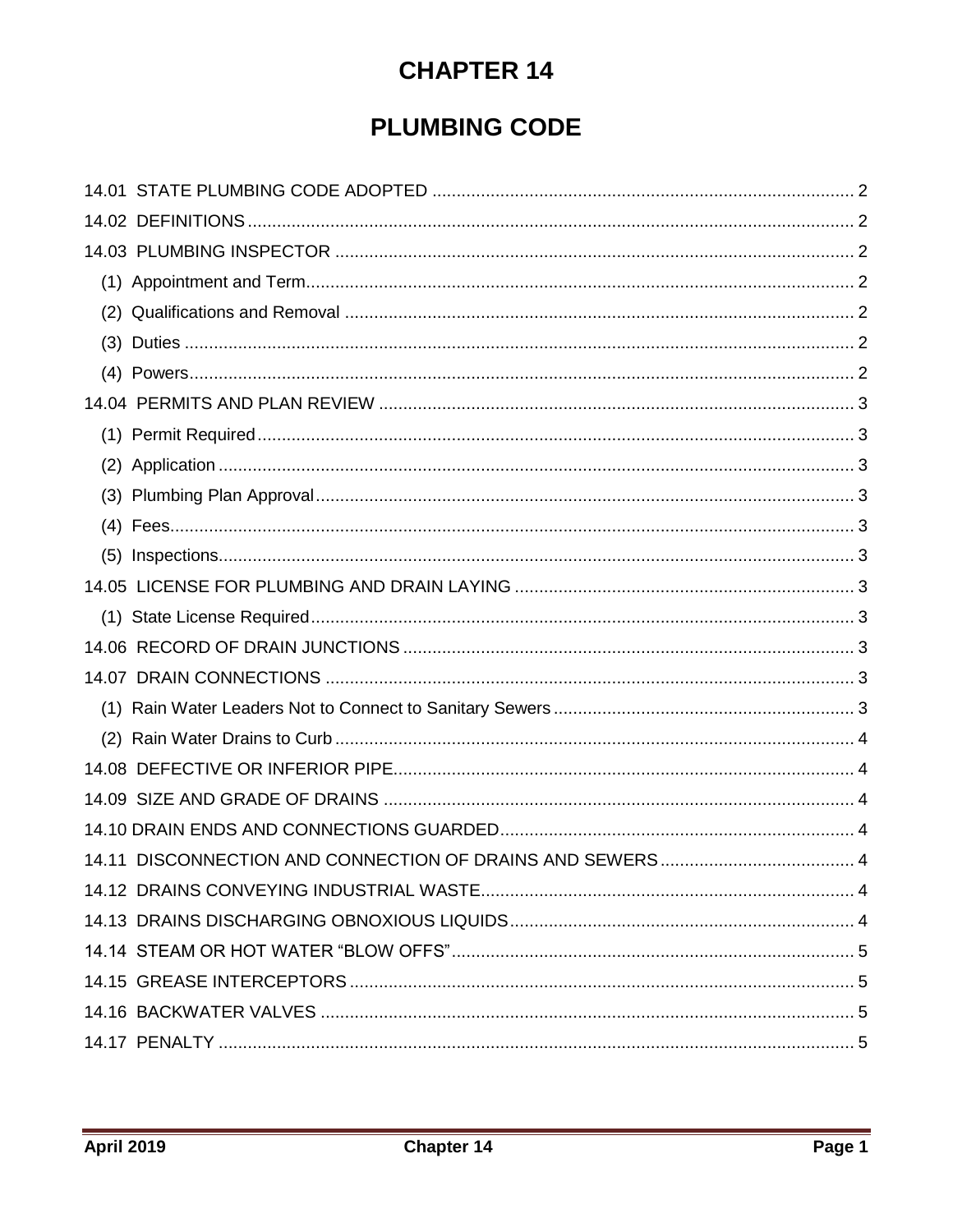# **PLUMBING CODE**

# <span id="page-1-0"></span>**14.01 STATE PLUMBING CODE ADOPTED**

The provisions and regulations contained in the Wisconsin State Plumbing Code adopted by the State Board of Health and such additional rules and regulations as may be adopted by said Board or may be adopted by the City shall extend over and govern all drainage and drain laying and plumbing in the City.

## <span id="page-1-1"></span>**14.02 DEFINITIONS**

When used in this chapter, the following terms shall have the following meanings:

- **(1)** "Plumbing" includes the placing of all materials within any building and from three (3) to five (5) feet outside of such building, and the construction and alteration of all pipes, faucets, tanks, valves and other fixtures by and through which water, sewage or waste is used or carried in any manner whatsoever.
- **(2)** "Drain Laying" includes the connection to main sewers in streets or alleys, placing of materials, construction and alteration of drains, beginning three (3) to five (5) feet from the foundation or area wall of the building, to its connection with the main sewer in the street, alley or other disposal terminal.

# <span id="page-1-2"></span>**14.03 PLUMBING INSPECTOR**

## <span id="page-1-3"></span>**(1) Appointment and Term**

The Plumbing Inspector shall be appointed by the Common Council for an indefinite term at a salary fixed by the Common Council, and shall hold office, unless sooner removed by the Common Council, until her or his successor shall have been duly appointed and qualified.

#### <span id="page-1-4"></span>**(2) Qualifications and Removal**

The Plumbing Inspector shall be a Certified Plumbing I Inspector with at least two (2) years practical experience in the trade and a satisfactory knowledge of plumbing codes and all laws and regulations pertaining thereto in the state. He or she shall not be interested, either directly or indirectly, in any plumbing installation which he or she inspects except as may be authorized by the Common Council.

# <span id="page-1-5"></span>**(3) Duties**

The Plumbing Inspector shall insure that all construction, reconstruction, and alteration of all plumbing and drain laying in the City conforms with the laws of Wisconsin and with this Code. He or she shall make such inspections as are necessary to insure compliance with the provisions of state law and with this Code. The Inspector shall keep a record of all permits issued, inspections made and such other information the Common Council shall deem necessary. The Inspector shall make a semi-annual report and an annual report to the Common Council on the above matters. the Common Council, and shall hold office, unless sooner removed by the Common Council, until her or his successor shall have been duly appointed and qualified.

# <span id="page-1-6"></span>**(4) Powers**

The Plumbing Inspector shall have the authority to enforce all of the provisions of this Code. He or she shall have the authority to enter any public or private building in the discharge of official duties.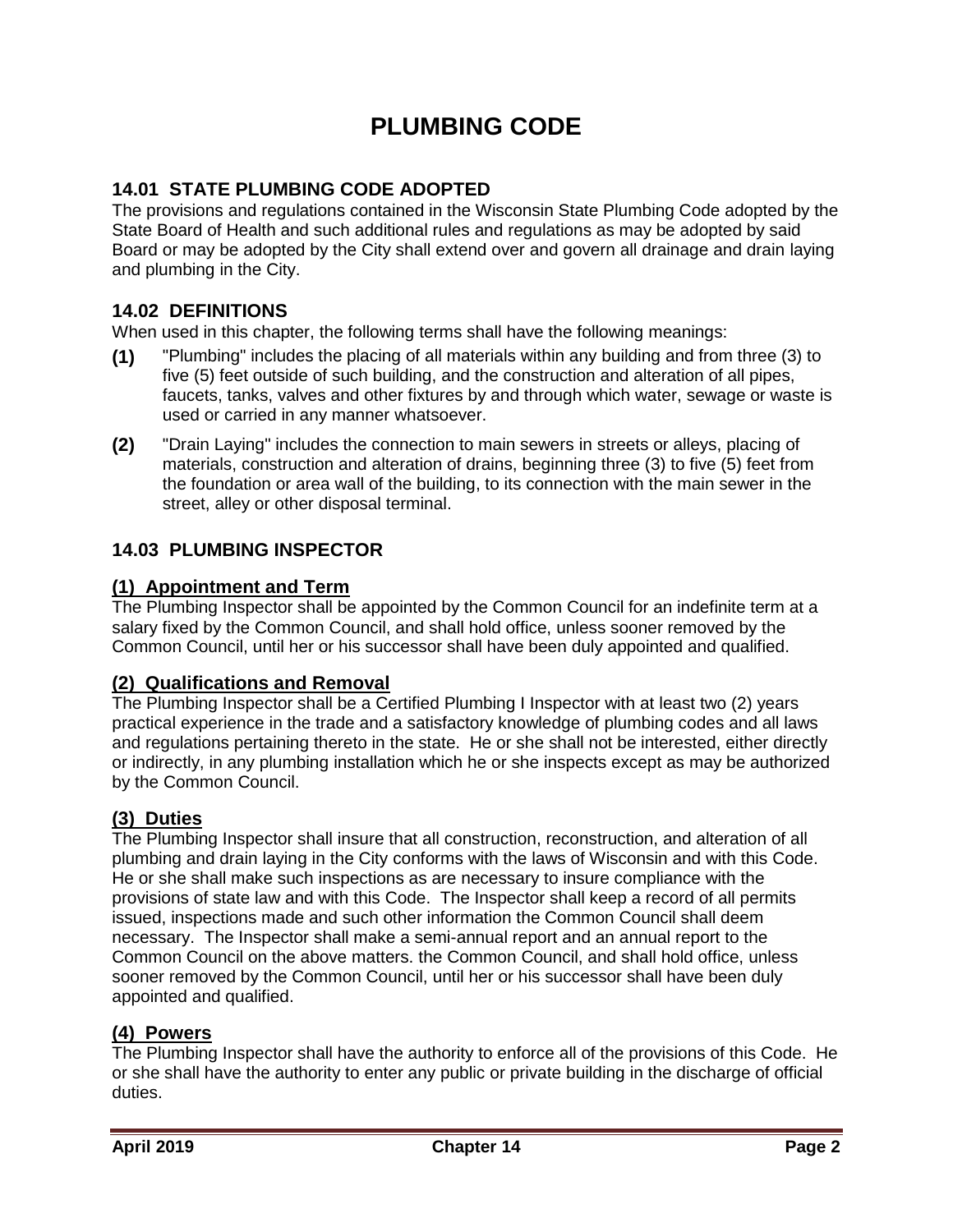# <span id="page-2-0"></span>**14.04 PERMITS AND PLAN REVIEW**

## <span id="page-2-1"></span>**(1) Permit Required**

No plumbing or drain laying shall be done in the City except in the case of repairing leaks or stoppages, without a permit being first issued therefor by the Plumbing Inspector and payment of the proper fee as hereinafter required.

#### <span id="page-2-2"></span>**(2) Application**

The applicant for a plumbing or drain laying permit shall file with the Plumbing Inspector a plan and application showing in detail the work to be done. Before the Plumbing Inspector issues a permit he or she shall approve the plan and application filed with him or her.

# <span id="page-2-3"></span>**(3) Plumbing Plan Approval**

Plan approval is required for buildings other than one- or two-family dwellings where new installations, additions, and alterations involving twelve (12) or more fixtures. Fees for plumbing plan review are specified in Section 3.12 of the Middleton Municipal Code, Appendix A. *O1489, 4/2/19*

# <span id="page-2-4"></span>**(4) Fees**

Fees shall be paid in an amount set forth in the Fee Schedule under Section 3.12 at the time an application is submitted.

#### <span id="page-2-5"></span>**(5) Inspections**

- (a) Each permit shall entitle the holder to as many inspections as are necessary to ensure all work is done according to applicable codes and ordinances.
- (b) Any developer/contractor who call for an inspection and the work is not ready for inspection may be assessed forty dollars (\$40.00) per inspection.

#### <span id="page-2-6"></span>**14.05 LICENSE FOR PLUMBING AND DRAIN LAYING**

#### <span id="page-2-7"></span>**(1) State License Required**

No person, firm or corporation shall carry on the business of plumbing or drain laying or perform any such work who has not been licensed by the State of Wisconsin under Wis. Stat. Chapter 145, as from time to time amended.

#### <span id="page-2-8"></span>**14.06 RECORD OF DRAIN JUNCTIONS**

The Plumbing Inspector shall keep a record of all sewer connections and make maps showing the location of the same and position of all house drains, connections, junctions and other data necessary for the efficient service of this department.

#### <span id="page-2-9"></span>**14.07 DRAIN CONNECTIONS**

#### <span id="page-2-10"></span>**(1) Rain Water Leaders Not to Connect to Sanitary Sewers**

Roof leaders or down spout wastes and surface and groundwater drains shall be connected whenever possible with a storm sewer, but they shall not be connected to house sewers which discharge into sanitary sewers.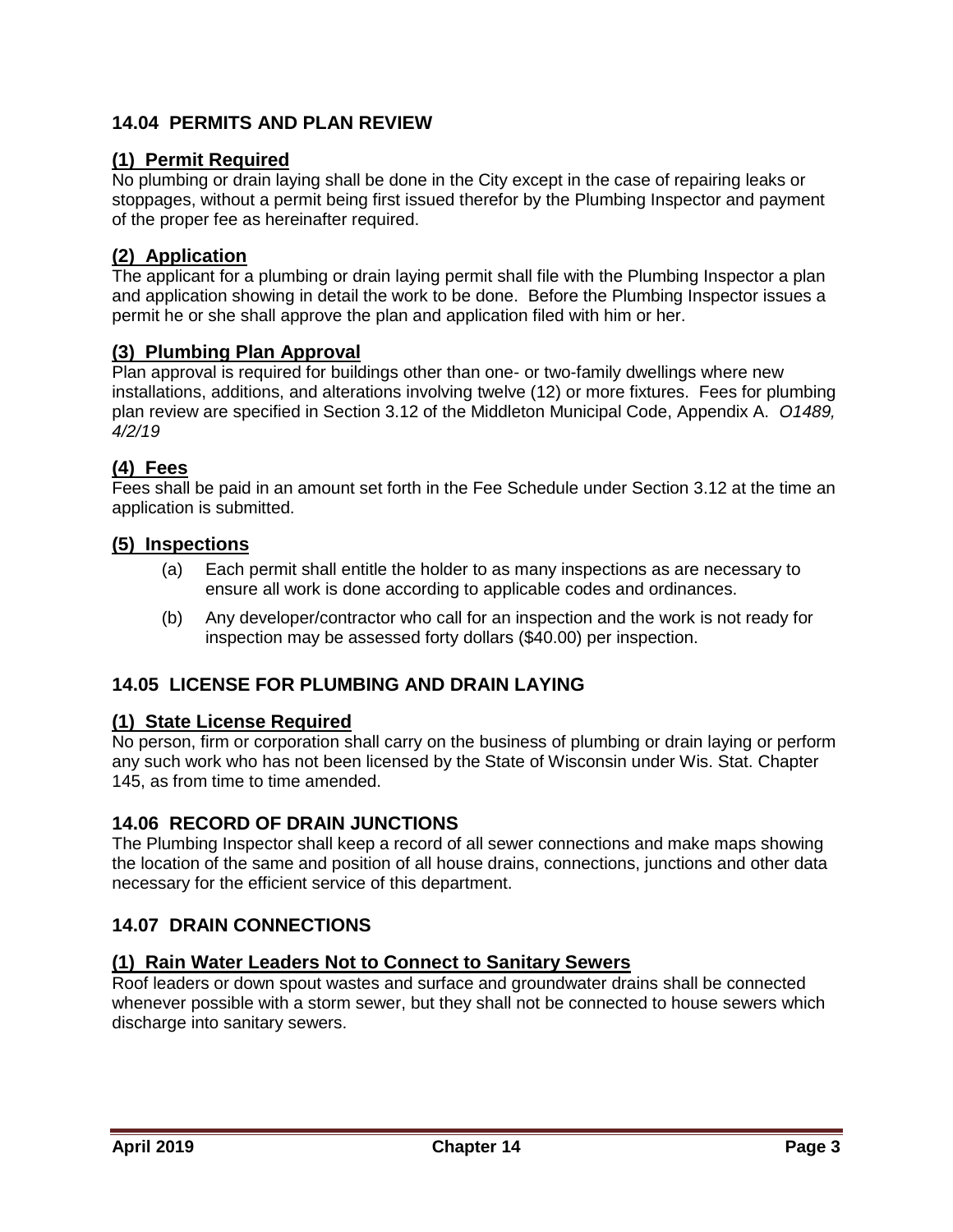# <span id="page-3-0"></span>**(2) Rain Water Drains to Curb**

Where no storm sewer is accessible, surface inlets and rain water conductors should be drained separately to curb line where practical by drain pipes of adequate size not less than four (4) inches in diameter, and discharge into the public gutter, unless permitted to drain elsewhere.

# <span id="page-3-1"></span>**14.08 DEFECTIVE OR INFERIOR PIPE**

No drain layer shall lay and connect with any public sewer a pipe that is cracked, damaged or of inferior make or quality, under penalty as herein provided. Should any property owner or agent thereof furnish pipe of an inferior make or quality for laying the same to connect with a public sewer, the drain layer shall refuse to lay and connect the same and immediately shall notify the Plumbing Inspector of all the circumstances connected therewith in writing.

# <span id="page-3-2"></span>**14.09 SIZE AND GRADE OF DRAINS**

All drains outside of buildings from sewer to lot line and designed to receive solid substances, must be at least six (6) inches in diameter and must have a grade of one-fourth (1/4) inch or more per foot, if possible, and in no case shall the grade be less than one-eighth (1/8) inch per foot; provided that underground house drains for residences or other small buildings, if not more than two (2) stories, may from the lot line be made of four (4) inch cast iron pipe or other approved material.

# <span id="page-3-3"></span>**14.10 DRAIN ENDS AND CONNECTIONS GUARDED**

The ends of all sewer and drain pipes not immediately connected shall be securely closed so as to prevent the introduction of sand or earth; and where the end of the sewer or drain pipe is connected with a temporary catch basin for draining foundation during the erection of any buildings or for other purposes, the drain layer shall guard the same against the introduction of sand or earth.

# <span id="page-3-4"></span>**14.11 DISCONNECTION AND CONNECTION OF DRAINS AND SEWERS**

Whenever necessary to disturb a drain or sewer in actual use, the same shall not be obstructed or disconnected without special permission of the Plumbing Inspector, and it shall be unlawful to make any new connections with or extension to any old drain without permission of the Plumbing Inspector.

# <span id="page-3-5"></span>**14.12 DRAINS CONVEYING INDUSTRIAL WASTE**

No person shall connect any factory, brewery, distillery, stockyard, slaughterhouse, tannery or other building or establishment of any kind whatsoever by any drain or sewer with the main sewer, through which it is intended or designed to discharge any offal, garbage, filth or other solid refuse or through which substances may be discharged into the main sewer, unless such installations are provided with an adequate intercepting appliance.

# <span id="page-3-6"></span>**14.13 DRAINS DISCHARGING OBNOXIOUS LIQUIDS**

No person shall connect any premises with any drain or sewer entering into any main sewer through which any obnoxious, explosive, odorous or unhealthful liquids or substances may be discharged into the main public sewers. It is further provided that rain and surface water must be excluded from the sanitary sewers of the City.